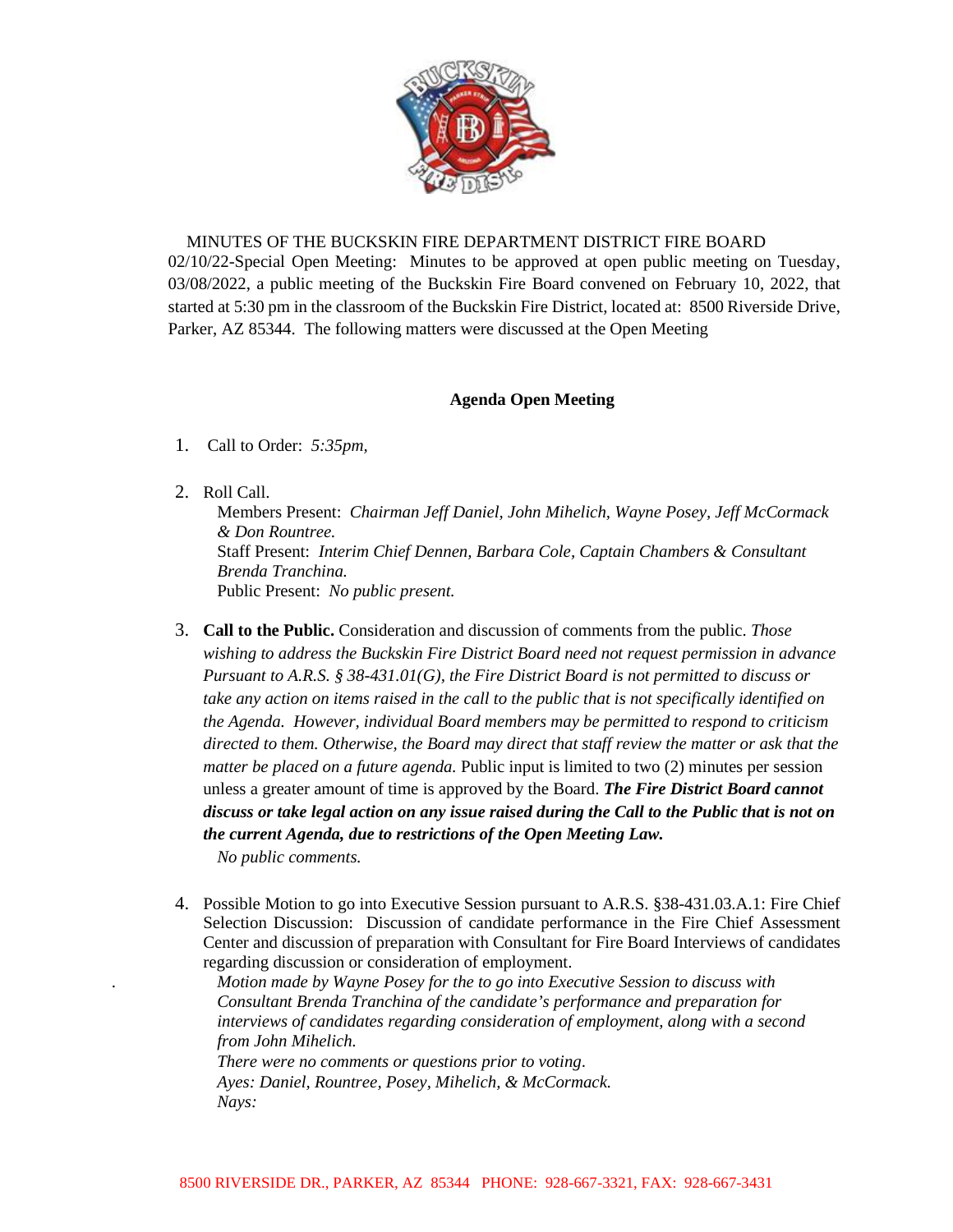

*Absent: Abstain: Chairman Daniel: Motion passed by a unanimous vote on agenda item #4.* 

- 5. Possible Motion to go into Executive Session pursuant to A.R.S. §38-431.03.A.1. Regarding personnel matters: Fire Chief Interviews. Candidate Invert view #1. *Board Members were already in Executive Session from previous motion.*
- 6. Possible Motion to go into Executive Session pursuant to A.R.S. §38-431.03.A.1. Regarding personnel matters: Fire Chief Interviews. Candidate Invert view #2. *No Action Necessary, as one Candidate made it to Interview process.*
- 7. Possible Motion to go into Executive Session pursuant to A.R.S. §38-431.03.A.1. Regarding personnel matters: Fire Chief Interviews. Candidate Invert view #3. *No Action Necessary, as one Candidate made it to Interview process.*
- 8. Possible Motion to go into Executive Session pursuant to A.R.S. §38-431.03.A.1: Fire Chief Selection Discussion: Discussion of candidate performance in the Fire Chief Assessment Center and discussion of preparation with Consultant for Fire Board Interviews of candidates regarding discussion or consideration of employment.

*Board Members were already in Executive Session from prior motion, to discuss with the Consultant of any concerns regarding interview with Candidate #1. Any further information is regulated by Executive Session minutes.* 

*Open Meeting: Re-convened at 7:53 pm. Chairman Daniel stated that no decisions were made in Executive Session.* 

- 9. (Discussion and Possible Action Item): Possible Directive for Consultant, Brenda Tranchina regarding the Fire Chief hiring process and employment background checks. *A motion was made by Wayne Posey to for Consultant Brenda Tranchina to continue with Candidate #1 for additional information, timing, background checks and when available with a preliminary timetable, along with a second from Don Rountree. There were no comments or questions prior to voting*. *Ayes: Daniel, Rountree, Posey, Mihelich, & McCormack. Nays: Absent: Abstain: Chairman Daniel: Motion passed by a unanimous vote on agenda item #9*
- 10. **Schedule next Regular Session or Workshop**.

*Tuesday, February 15, 2022, at 6:00pm*